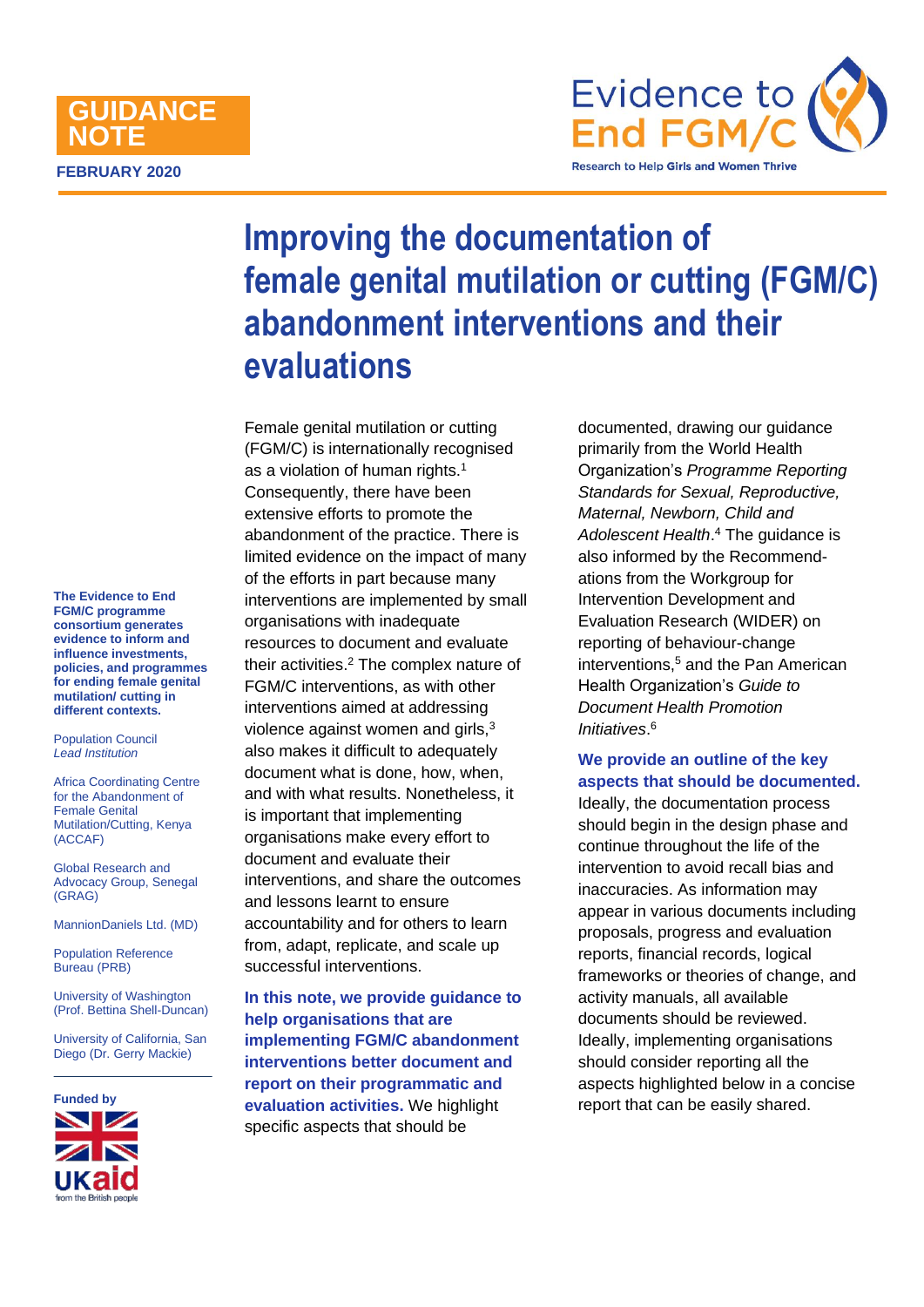## **Outline of documentation for FGM/C interventions and their evaluation**

## **1. INTRODUCTION**

**The rationale, goals and objectives, and geographic coverage (or context)** of the intervention should be described to ensure that others can understand why the intervention was designed, why it was implemented in a particular setting, and what outcomes were expected.

In describing the context, it is useful to provide information on aspects such as the extent of the problem, as well as sociocultural, socioeconomic, and political attributes that are relevant to the programme. These aspects could include the prevalence of FGM/C in the specific context; when, where, and how the community(ies) practise FGM/C (for example, is FGM/C practised as a rite of passage to adulthood or are girls cut when they are infants?); whether there are laws against FGM/C; and whether there are other existing FGM/C abandonment activities.

## **2. OVERVIEW OF THE INTERVENTION**

Provide a summary of the intervention including the following:

- The **theory of change or theoretical model** that clarifies the pathways through which the intervention is expected to produce change. Defining a theory of change is critical because it helps implementers and/or evaluators select appropriate indicators of change.<sup>2</sup>
- **Characteristics of the target population** including geography, age, gender, marital status, and other sociodemographic characteristics to describe those expected to benefit from the intervention.
- Description of the **integration of gender** (e.g., does the intervention target boys, girls, men, and women?), equity (e.g., are people with disabilities included?), human rights, and ethical considerations (e.g., what measures have been put in place to protect those who participate in programmes).
- The intervention's **start and end dates**, noting any shifts and delays from planned timelines and the reasons for these shifts.
- The **names of the implementing organisation(s), and any partners** (and their roles) to describe those supporting the implementation of the intervention.
- The name of the **funding** institution.
- **Budget and other resources**, including nonfinancial contributions, such as venues, volunteers, and other in-kind contributions.

## **3. DETAILED INTERVENTION ACTIVITIES**

**The detailed description of intervention activities should enable others to understand how activities were designed and implemented.** The level of detail should be adequate to guide replication or scale up. Key elements of the documentation of intervention activities include descriptions of the following:

- **Rationale** for selecting specific activities including any inputs from stakeholders and target beneficiaries.
- The **setting** for the intervention (e.g., schools, community, churches, mosques).
- Any **pilot activities** (how, when, where, by whom, and with what results).
- The **core intervention components or activities** (note: for interventions with multiple activities, details should be provided for each activity).
	- o Types of activities (e.g., training of trainers on alternative rites of passage, advocacy campaigns, training of health workers on FGM/C).
	- o Mode of delivery (e.g., face-to-face workshops, webinars, media campaigns).
	- o Frequency or duration of activity (e.g., two-hour sessions once a week with girls over a one-year period).
	- o Implementing personnel including qualifications, relevant sociodemographic characteristics, and responsibilities.
	- o Resources used (e.g., training curriculum), how they were developed, and how they can be accessed.
- **Approaches used for implementation of quality assurance** (e.g., supervisory visits).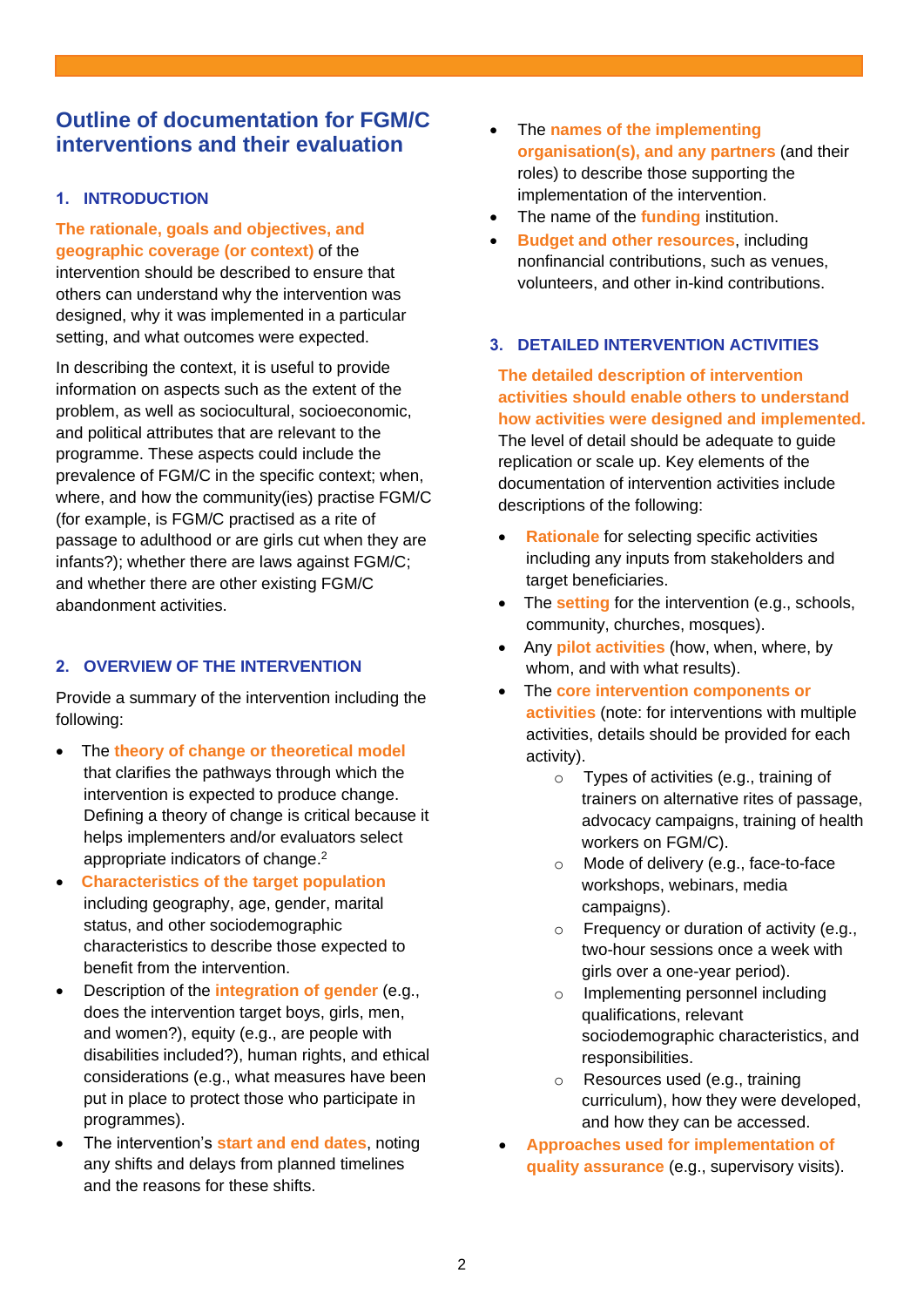## **4. MONITORING AND EVALUATION**

As outlined in DfID's *Guidance on Monitoring and Evaluation for Programming on Violence against Women and Girls*, <sup>3</sup> monitoring and evaluating FGM/C interventions is important for assessing their impact and value for money. Monitoring and evaluating interventions also make it possible to learn from others' experiences in intervention design and implementation and ensure accountability to funders, beneficiaries, and other stakeholders.

Key elements of the documentation of **monitoring** activities include:

- Approaches for monitoring activity implementation including qualitative and/or quantitative data-collection methods and analyses of monitoring indicators.
- Description of the acceptability and feasibility of the intervention and how these were assessed.
- Description of the extent to which the intervention was delivered vis-à-vis the plan (i.e., fidelity of the implementation) and any adaptations made.
- Any factors that hindered or facilitated the implementation of the intervention (e.g., level of support for FGM/C abandonment by local leaders).
- Summary of all costs (financial, physical and human) required to implement activities.
- The coverage or reach of each activity disaggregated by relevant sociodemographic characteristics (e.g., number of girls participating in alternative rites of passage workshop, number of women and men attending public declaration events).
- Information on targeted individuals who fail to participate or drop out and the reasons for this attrition and any measures taken to reach out to those who have dropped out or who are not reached.

Key elements of the documentation of **evaluation** activities include:

• Description of the evaluation methods including the research design (e.g., randomised trial, before and after study, quasi-experimental design) and the type of evaluation conducted (e.g., process and/or impact evaluation). The description of the evaluation should also include the timing, the evaluator (internal or external) and their role. Some of the key methodological issues to be considered in undertaking

evaluations of FGM/C interventions are outlined in an article by Askew. 2

- Description of results (including process, output, outcome and impact indicators) disaggregated by key sociodemographic characteristics or geographical area, as well as descriptions of any unexpected results.
- The results of any cost analyses or costeffectiveness analyses.

## **5. SYNTHESIS OR LESSONS LEARNT**

To facilitate learning, it is useful for intervention implementers to reflect on and document the key implications of their efforts and the lessons learnt. Key elements of this synthesis include:

- A description of the strength and weaknesses of the intervention, including reflections on what worked well and what did not.
- Reflections on the intervention's sustainability and potential for scale up and any plans for scale up.
- Considerations for adaption in different settings.

## **Dissemination and programme uptake**

Programme implementers should consider disseminating the descriptions of interventions and key outcomes through communication mechanisms that are easily accessible to other implementers, researchers and other stakeholders. In line with WIDER recommendations, 5 they should also consider sharing intervention manuals or protocols so that others can better understand the interventions.